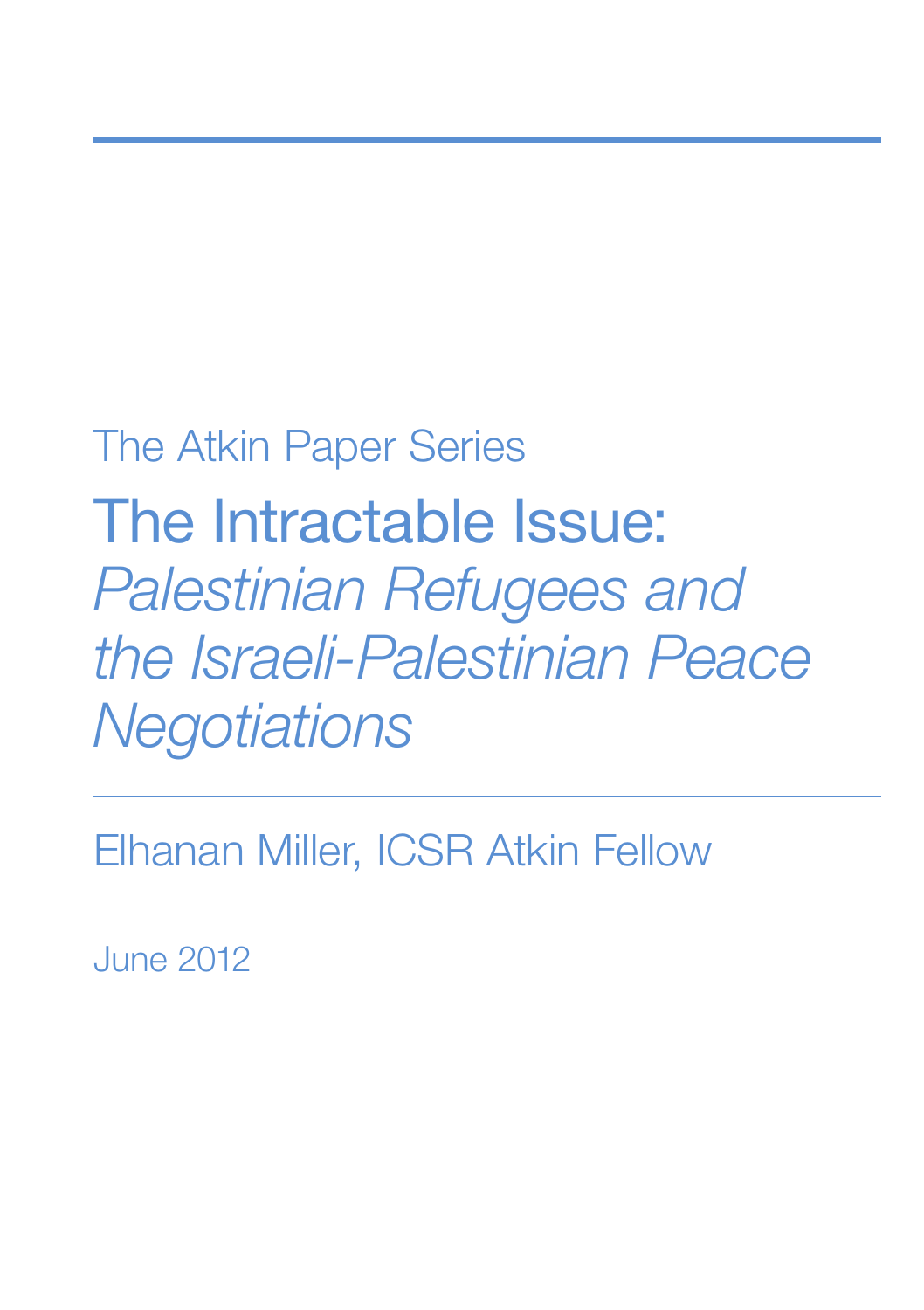## About the Atkin Paper Series

Thanks to the generosity of the *Atkin Foundation*, the *International Centre for the Study of Radicalisation and Political Violence (ICSR)* offers young leaders from Israel and the Arab world the opportunity to come to London for a period of four months. The purpose of the fellowship is to provide young leaders from Israel and the Arab world with an opportunity to develop their ideas on how to further peace and understanding in the Middle East through research, debate and constructive dialogue in a neutral political environment. The end result is a policy paper that will provide a deeper understanding and a new perspective on a specific topic or event.

#### **Author**

Elhanan Miller joined ICSR as an Atkin Fellow for Spring 2012. Elhanan is the Arab Affairs reporter for the Times of Israel, a Jerusalem-based Israeli news website. Prior to joining the Times of Israel in 2012, Elhanan covered Arab news for The Media Line news agency. He holds a Masters degree in Middle East history and Islamic Studies from The Hebrew University of Jerusalem, completing a thesis that compares issues of religion and state in Egypt and Israel. As a student, Elhanan was active in the Hebrew University debating society, taking part in national and international competitions. He also participated in interreligious dialogue groups with Palestinians in Jerusalem. In 2008 Elhanan was an assistant to Member of Knesset Colette Avital (Labour) as a Legacy Heritage fellow.

#### **Editor**

*Dr Peter R. Neumann* Director, ICSR

#### **Editor**

*Dr Ahron Bregman*  King's College London

#### **Editor**

*Jeni Mitchell* King's College London

#### **Editorial Assistant**

*Katie Rothman* ICSR

To order hardcopies or contact the editor, please write to mail@icsr.info. All papers in the *Atkin Paper Series* can be downloaded free of charge at **www.icsr.info**



## Introduction

The most durable vestige of the 1948 War – which Israelis dub the War of Independence and Palestinians call the *Nakba* - is the Palestinian refugee issue, which continues to plague the Middle East. For over sixty years th Independence and Palestinians call the *Nakba* - is the Palestinian refugee issue, which continues to plague the Middle East. For over sixty years the international community has treated it primarily as a political issue, binding it to the Middle East peace process between Israel and the Palestinians. Today, most observers categorise the refugee issue as one of several 'core' issues on the negotiating table, alongside borders, security and the political future of Jerusalem. In this paper I will argue that this attitude has gravely harmed the refugees. Not only has it failed to solve the problem, but it stands little chance of doing so in the foreseeable future.

The refugee problem is not disappearing, as many in Israel and the West fancifully hope, but is actually worsening with the passage of time. As refugees grow poorer, more desperate and more hopeless with regards to their future, extremism proliferates and thrives.<sup>1</sup> Time and again, refugee camps have exploded in violent anger: for example, in September 1970 (Black September), when Jordanian troops quashed Palestinian militants; in May 2007, when Lebanese forces stormed and demolished the Nahar al-Bared refugee camp, clashing with the armed members of Fatah al-Islam; and most recently in the recurrent violence emanating from the Gaza Strip, where refugees comprise a majority of the population.

In 1950, some 750,000 refugees were registered with UNRWA; today, that number has climbed to nearly 5 million, and 1.4 million Palestinians still live, impoverished, in 58 recognized refugee camps across the Middle East.2 As the number of refugees rises, their international funding is running out. The amount of money received by each refugee has been cut nearly in half since 1975: from about \$200 annually in 1975 to around \$110 today.3 This situation is unsustainable even in the medium term. With the division of the Palestinian Territories into two distinct political entities since the Hamas takeover of the Gaza Strip in June 2007, and considering the standstill of the peace negotiations which ensued, Palestinian refugees can scarcely afford to tie their future to the prospect of a negotiated settlement between Israel and the Palestinian Authority.

In this paper I will not eschew the legal debate surrounding Israel's obligation to repatriate Palestinians according to UN General Assembly Resolution 194 nor will I delve into the contentious history of the refugee issue and the role of UNRWA within it. Instead, I will explain why mass repatriation of Palestinian refugees in Israel is impossible *today* for both practical and principled reasons and why their resettlement in a future Palestinian State cannot be an exclusive solution.

3 <http://www.unrwa.org/etemplate.php?id=1134>

<sup>1</sup> Recent research has pointed to radicalisation among descendants of Palestinian refugees; see for instance Post (2005), 624, and Post, et al. (2003), 175. I thank Sagit Yehoshua for these references.

<sup>2</sup> <http://www.unrwa.org/etemplate.php?id=85>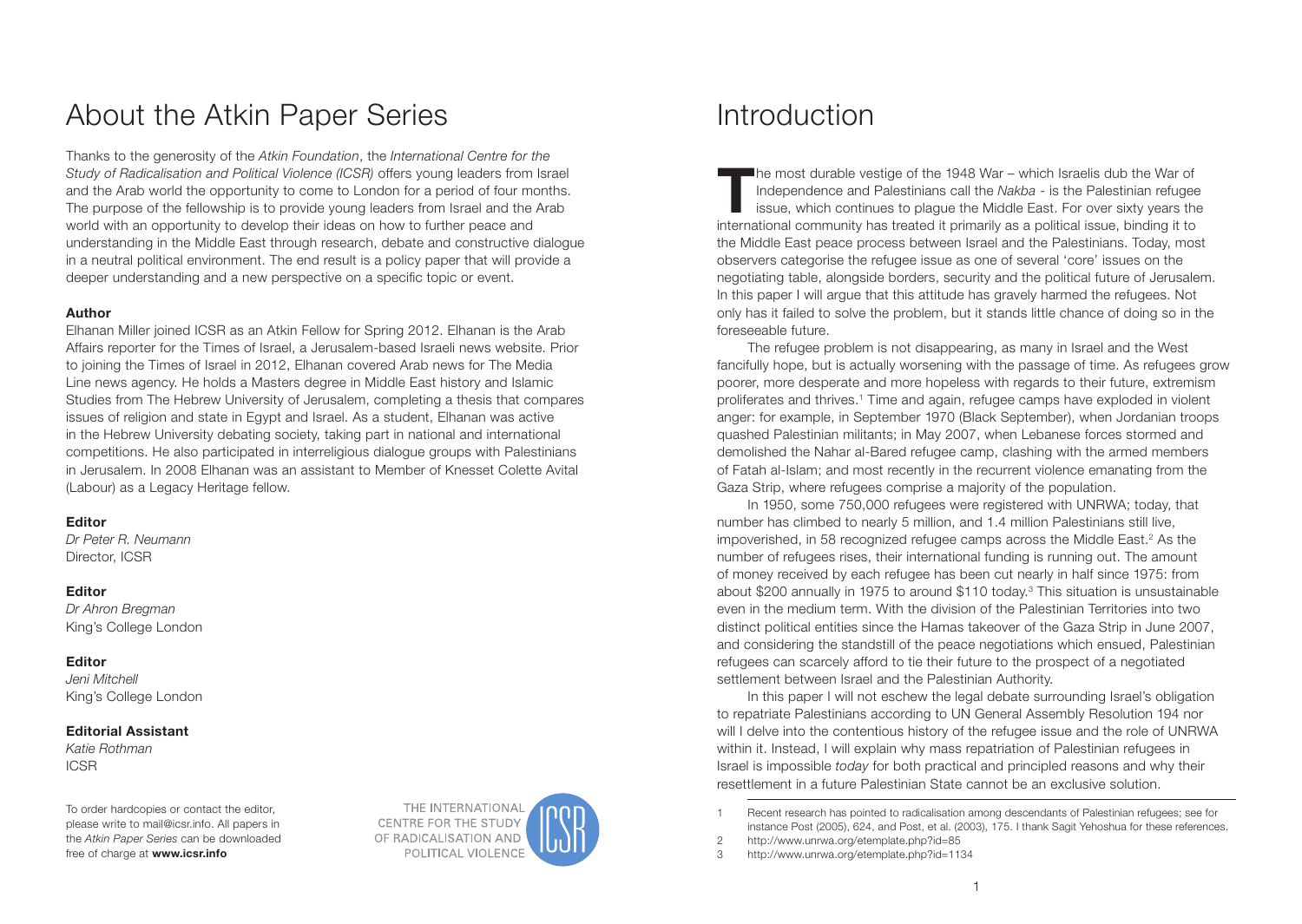### The international arena *From an imposed to a 'just' and 'agreed upon' solution*

**A a**gradual shift in attitude can be noticed over the years with regards to the Palestinian refugee issue. Formerly opting to impose a solution on Israel, international community now uses the language of morality and acco Palestinian refugee issue. Formerly opting to impose a solution on Israel, the international community now uses the language of morality and accord in its attempt to reach Israeli and Palestinian common ground. However, all attempts at reaching a negotiated solution to the refugee issue have ended in miserable failure, only highlighting how deep the gulf is between the positions of both sides.

The most widely cited point of reference on the refugee issue is UN General Assembly Resolution 194 of 11 December 1948. Article 11 of the resolution, which outlines the post-war arrangements, deals with refugees, stating that:

*the refugees wishing to return to their homes and live at peace with their neighbors should be permitted to do so at the earliest practicable date, and that compensation should be paid for the property of those choosing not to return and for loss of or damage to property which, under principles of international law or in equity, should be made good by the Governments or authorities responsible.* 4

The Palestinians have consistently understood this clause as unequivocally ordering Israel to repatriate and compensate Palestinian refugees wishing to return to Israel. Israel has never acknowledged a Palestinian 'right of return' but only 'claims of return'. It argues that Article 11 postpones this return to an indefinite 'earliest practicable date' and that it limits any return to those refugees wishing to 'live at peace with their neighbors'. Moreover, Israel argues that General Assembly Resolutions, unlike Security Council Resolutions, are not legally binding.

As opposed to Resolution 194, UN General Assembly Resolution 3236 of November 1974 is unambiguous on the refugee question. Article 2 of the Resolution reaffirms 'the inalienable right of the Palestinians to return to their homes and property from which they have been displaced and uprooted, and calls for their return'. 5 Unlike Resolution 194, Resolution 3236 explicitly acknowledges a Palestinian *right* to return to their homes and property.

<sup>4</sup> [http://daccess-dds-ny.un.org/doc/RESOLUTION/GEN/NR0/043/65/IMG/NR004365.](http://daccess-dds-ny.un.org/doc/RESOLUTION/GEN/NR0/043/65/IMG/NR004365.pdf?OpenElement) [pdf?OpenElement](http://daccess-dds-ny.un.org/doc/RESOLUTION/GEN/NR0/043/65/IMG/NR004365.pdf?OpenElement) 

<sup>5</sup> [http://daccess-dds-ny.un.org/doc/RESOLUTION/GEN/NR0/738/38/IMG/NR073838.](http://daccess-dds-ny.un.org/doc/RESOLUTION/GEN/NR0/738/38/IMG/NR073838.pdf?OpenElement) [pdf?OpenElement](http://daccess-dds-ny.un.org/doc/RESOLUTION/GEN/NR0/738/38/IMG/NR073838.pdf?OpenElement)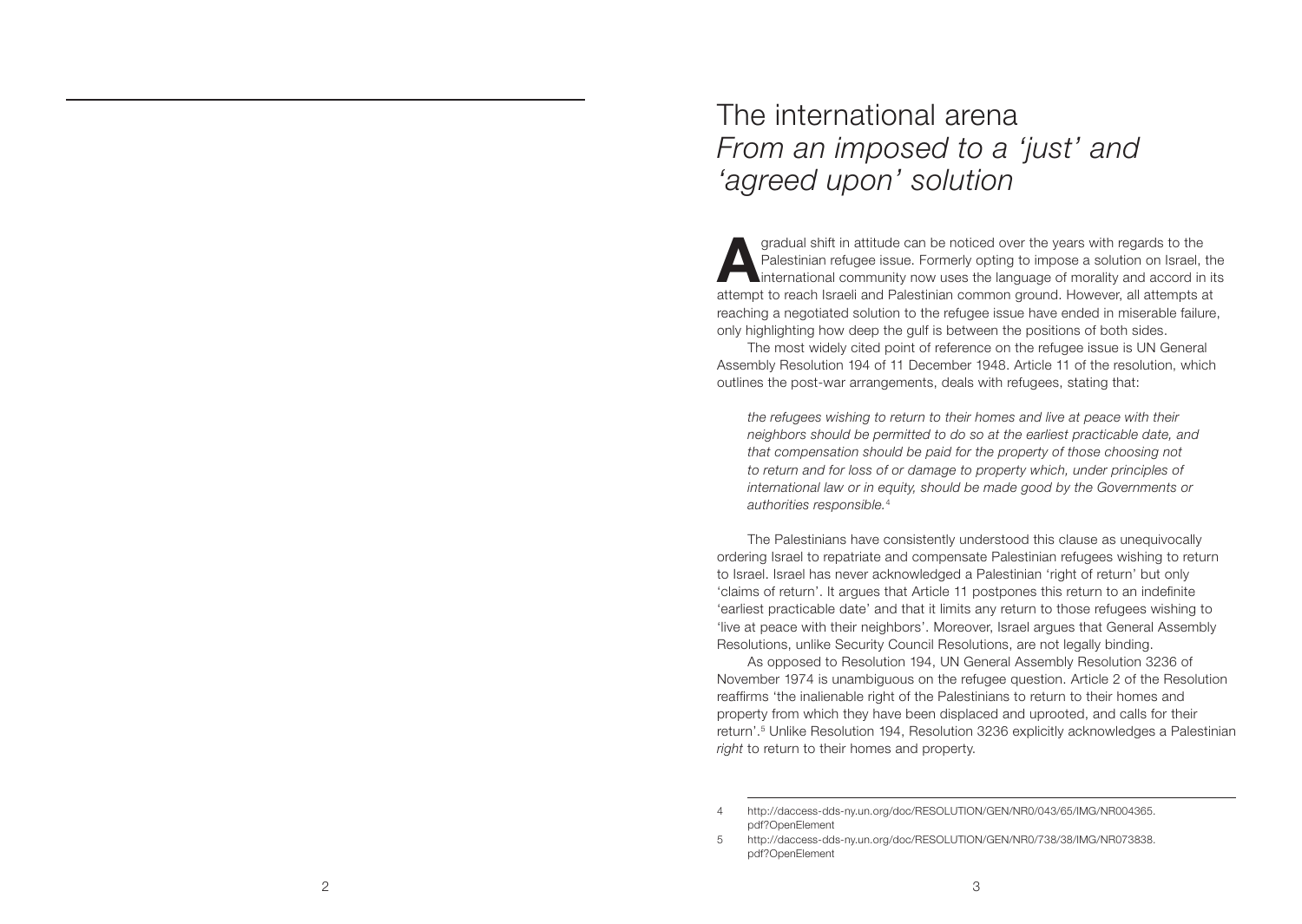As time passed and Israel began engaging the Arab world, new peace initiatives emerged that acknowledged that it was unrealistic to expect Israel to accept a sweeping return of refugees. UN Security Council Resolution 242 of 22 November 1967 avoided the technicalities of solving the refugee issue. For the first time, it introduced the notion of justice into the equation: Article 2(b) affirms the necessity for 'achieving a just settlement of the refugee problem'.<sup>6</sup> The Arab Peace Initiative, proposed by Saudi Arabia in 2002 and ratified by the Arab League in 2007, adopted the spirit of Resolution 242, stating that the objective was to 'attain a just solution to the problem of Palestinian refugees to be agreed upon in accordance with the UN General Assembly Resolution No. 194'.7 Gone was the unequivocal demand of Israel to allow Palestinians to return to their 'homes and property'. Unlike the issue of borders and Jerusalem, which were dealt with in very concrete and specific terms, a new, markedly vague language advocating 'agreed upon' and 'just' solutions prevailed with regards to the Palestinian refugees. Former Jordanian Foreign Minister Marwan Muasher claimed that the Arab League`s decision to use the term 'agreed upon' in the Arab Initiative was adopted in order to abate Israel's fear of being overrun by refugees.<sup>8</sup>

These two terms, 'just' and 'agreed upon', have become fixtures of the international debate on Palestinian refugees ever since. US President George Bush used them in a letter to Israeli Prime Minister Ariel Sharon in 2004, reiterating Clinton's vision of settling Palestinian refugees in a Palestinian state rather than in Israel, through 'an agreed, just, fair and realistic framework'.9 The Deputy Secretary-General of the UN paid tribute to justice and agreement in his recent remarks on the International Day of Solidarity with the Palestinian People, when he said that 'a just and agreed solution must be found for millions of Palestinian refugees scattered around the region'.10 And finally, a variation on this theme was made by UNRWA's Commissioner-General, who similarly argued that the refugee question could only end 'when a specific political solution, just and durable, is agreed upon by the parties'.11

But such aphorisms only blur the practical issues at hand, making the refugee problem even more intractable. For who can serve as arbiter between Israel and the Palestinians on the question of 'justice'? And how can the two sides agree upon a solution when their historical narratives and negotiation positions are diametrically opposed? Hollow references to justice and agreement only solidify the problem, postponing solution to an indefinite future.

### Refugee return from the Israeli point of view

**From Israel's point of view, the mass repatriation of Palestinian refugees and their descendants, known as 'voluntary repatriation', is a non-starter. The reasons for this can roughly be divided into three categories: leg** their descendants, known as 'voluntary repatriation', is a non-starter. The reasons for this can roughly be divided into three categories: legal, practical and moral. Some of these barriers can be removed; for instance, laws can be amended or annulled. But the practical and especially the moral aspects are a constant, granting justification to the existing laws. Accordingly, more weight will be given in this chapter to the practical and principled dimensions of the right of return.

#### **The legal aspect**

Following the end of the 1948 War, a peace conference was held in Lausanne, Switzerland, in which the refugee issue was discussed. The Arab states conditioned their participation in the conference on Israel's acceptance of a massive return of refugees to their homes. During the conference, in July 1949, Israel agreed to absorb 100,000 refugees, including some 65,000 who had already managed to cross the borders back into Israel, on condition that the Arab states settle the rest of the refugees in their own territories. The Israelis refused an American offer to absorb 250,000 refugees and the Arabs dismissed the Israeli proposal out of hand. Thus, the Lausanne conference came to nothing.12

Israel soon used legislation to close the door on refugees who clandestinely continued trickling back into the country. On 16 August 1954, the Knesset passed the Infiltration Prevention Law, which set a five-year prison term for Arab nationals illegally crossing the border into Israel. But it was not the infiltration of citizens from neighbouring countries such as Syria or Egypt which worried Israeli legislators at the time: of much more concern were the thousands of Palestinians who, during the first years following the War of 1948, attempted to cross the borders back into Israel and reach their abandoned homes. Article 3 of the Infiltration Prevention Law includes 'citizens or residents of the Land of Israel *(Eretz Israel)* … who left their regular homes in the territory that became a part of Israel to a place outside Israel since that period (November 29, 1947)'.13 This date, when the UN passed a resolution partitioning Palestine, also marks the start of Arab hostilities towards the land's Jewish residents, which evolved into Israel's War of Independence.

On 1 January 2001, the Israeli Knesset passed legislation conditioning the return of Palestinian refugees from the wars of 1948 and 1967 on a parliamentary majority. (These were the wars that resulted in the most significant number of

<sup>6</sup> [http://daccess-dds-ny.un.org/doc/RESOLUTION/GEN/NR0/240/94/IMG/NR024094.](http://daccess-dds-ny.un.org/doc/RESOLUTION/GEN/NR0/240/94/IMG/NR024094.pdf?OpenElement) [pdf?OpenElement](http://daccess-dds-ny.un.org/doc/RESOLUTION/GEN/NR0/240/94/IMG/NR024094.pdf?OpenElement)

<sup>7</sup> [http://news.bbc.co.uk/2/hi/world/monitoring/media\\_reports/1899395.stm](http://news.bbc.co.uk/2/hi/world/monitoring/media_reports/1899395.stm)

<sup>8</sup> Muasher (2008b). Muasher claims that Syria and Lebanon demanded an explicit mention of the right of return in the Arab Initiative. Muasher (2008a), 119.

<sup>9</sup> [http://www.mfa.gov.il/MFA/Peace+Process/Reference+Documents/Exchange+of+letters+Sharon-](http://www.mfa.gov.il/MFA/Peace+Process/Reference+Documents/Exchange+of+letters+Sharon-Bush+14-Apr-2004.htm)[Bush+14-Apr-2004.htm](http://www.mfa.gov.il/MFA/Peace+Process/Reference+Documents/Exchange+of+letters+Sharon-Bush+14-Apr-2004.htm)

<sup>10</sup> [http://www.un.org/apps/news/infocus/sgspeeches/search\\_full.asp?statID=1396](http://www.un.org/apps/news/infocus/sgspeeches/search_full.asp?statID=1396)

<sup>11</sup> <http://www.unrwa.org/etemplate.php?id=1162>

<sup>12</sup> Morris (2010), 450.

<sup>13</sup> [http://www.nevo.co.il/Law\\_word/law01/247\\_001.doc](http://www.nevo.co.il/Law_word/law01/247_001.doc) (Hebrew)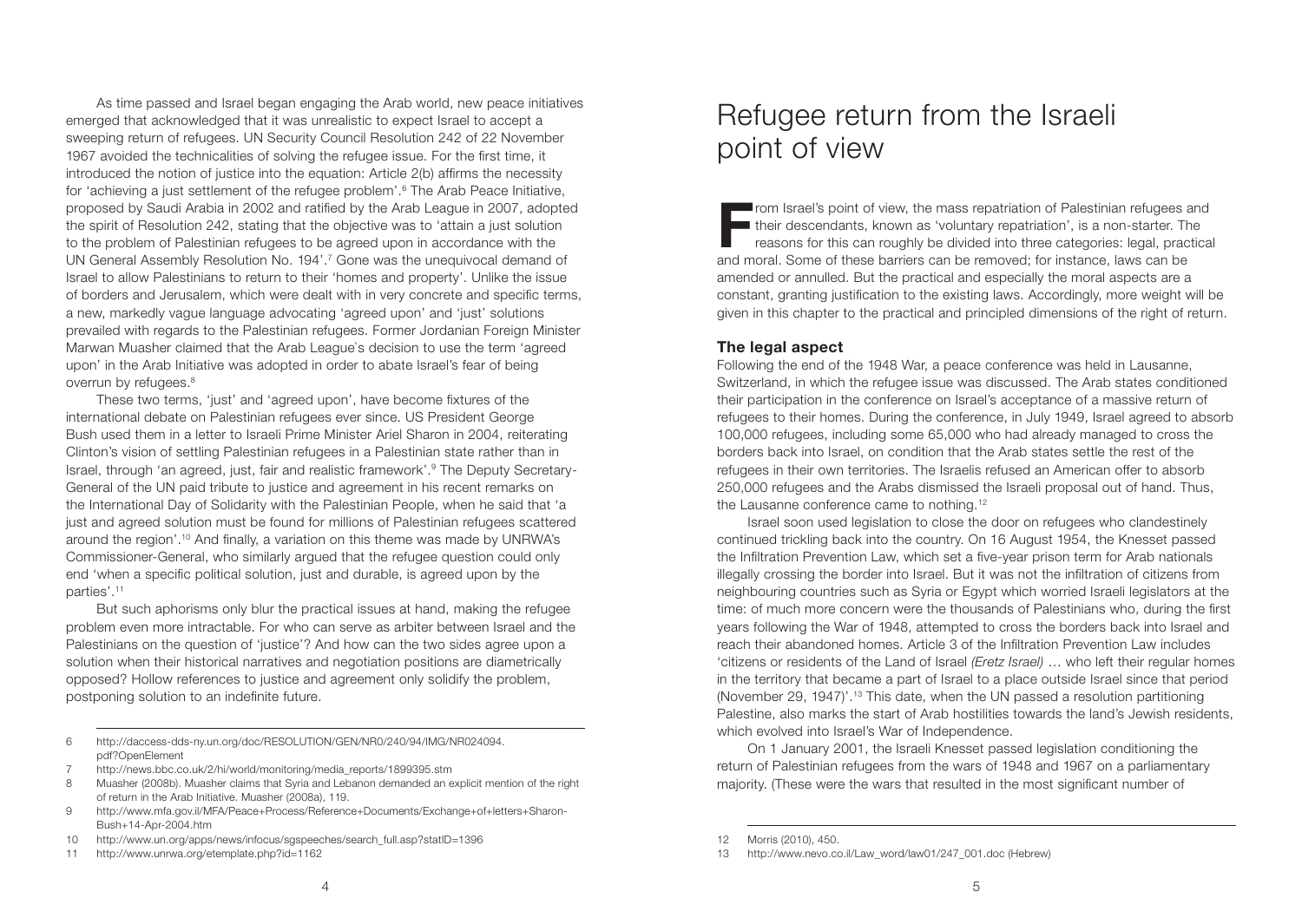Palestinian refugees.) The Denial of the Right of Return Enforcement Law,<sup>14</sup> as it explicitly states in Article 4 and in its explanatory passage, was drafted to make it virtually impossible for the government to sign peace agreements that would entail the return of Palestinian refugees to Israel. Likud Knesset Member Israel Katz tabled the bill soon after Prime Minister Ehud Barak returned from the United States, having tried (and failed) to reach a final peace agreement with Yasser Arafat at Camp David in July 2000. The aforementioned laws can only be viewed as an expression of Israeli fears regarding the practical implications of the mass emigration of Palestinians to the country.

#### **The practical aspect**

Practical considerations are key in the cost-benefit analysis of the right of return. Many Palestinians imagine a return to their former villages or towns, but a large number of these villages have been demolished by the Israeli army during and after the war and no longer exist. In other cases, the homes were taken over by the Israeli government and sold or given to Jewish immigrants, who have now been living in them for over six decades. The reality on the ground has changed beyond recognition, making actual Palestinian return to the original locales a pipe dream. The wording of UN Resolution 194 of December 1948 stating that 'refugees wishing to return to their homes … should be permitted to do so' is no longer realistic today.

Assuming that Palestinians were to emigrate en masse to Israel, they would have to cope with the difficulties of integrating into a society whose dominant culture is dramatically different than theirs and whose language they do not speak.<sup>15</sup> Badil, a Palestinian NGO advocating the right of return, recommended in a recent report<sup>16</sup> that refugee children learn Hebrew and study the political and economic systems in Israel in order to improve their prospects of integration. However, it is doubtful whether such rudimentary education would suffice for integration. To demonstrate, the integration of Ethiopian Jews who immigrated to Israel in the 1980s and 1990s remains a major challenge, considering the cultural and educational gap between the immigrants and mainstream Israeli society.

#### **The principled aspect**

As shown in the previous chapter, the international community has come to demand a 'just' solution to the Palestinian refugee issue. Since justice is a matter of subjective moral judgment, it is appropriate to explain the Israeli objection to Palestinian return on principled grounds.

Israeli society, by and large, adamantly opposes the mass return of Palestinians to the State of Israel. Israelis believe that it is Arab countries and Palestinian society who bear primary responsibility for the creation of the refugee problem. Arab states consistently refused to recognize any form of Jewish sovereignty in the Middle East

prior to the creation of Israel and militarily invaded the nascent country on the very day of its inception. The refugee problem, contend most Israelis, is the direct result of a war which the Arabs initiated and lost. Therefore, it is the Arab world which should bear most responsibility for the suffering of Palestinian refugees and undertake their rehabilitation.

The UN partition plan of 1947 envisioned the creation of two nation-states west of the Jordan River, each with its own clear national majority. Allowing the immigration of hundreds of thousands of Palestinians to Israel could potentially change the demographic makeup of the country and undermine its character as a predominantly Jewish state.

Political philosopher Chaim Gans argues that although it would be appropriate for Israel to recognize its responsibility for the refugee problem and even allow a limited number of Palestinians to return to Israel proper, the massive return of Palestinians would be immoral. Actual return would harm not only Israel's right to self-determination, but also the individual rights of Israelis born in Israel, who will suffer or even be uprooted from their homes as a result. Gans claims that even opponents of Zionism should object to Palestinian return on these grounds.17 The prospective harm to Israelis seems even more unjustified considering that the vast majority of the 5 million registered refugees have never themselves lived in Israel or suffered the pain of being uprooted.

Israeli legalists Yaffa Zilbershats and Nimra Goren-Amitai take a more conservative approach than Gans, arguing that Israel should exclude the refugee issue from the 'rights discourse' and not even recognize a Palestinian 'right' of return. Israel is not legally obligated to recognize such a right, they argue, the acceptance of which could later incur demands for compensation or repatriation.18 Israeli law professor Ruth Lapidoth points out that UN Resolution 194 specifically avoided using the word 'right' when referring to the Palestinian return, stipulating instead that Palestinians 'should be permitted to return'. This permission, she notes, is subject to the condition that the returnees wish to live in peace with their neighbors. According to Lapidoth, 'the violence that erupted in September 2000 forecloses any hope for a peaceful co-existence between Israelis and masses of returning refugees. The use of the term "should"', she concludes, 'underlines that this is only a recommendation'.19

All recent Israeli-Palestinian peace initiatives have effectively canceled the mass return of Palestinians to Israel. The Ayalon-Nusseibeh peace initiative of 2003 (the People's Voice) limits the return of Palestinian refugees to the Palestinian state and denies return to Israel.20 The Geneva Initiative of 2003, probably the most liberal and publically debated proposal, allows for the automatic return of refugees to a Palestinian state only, placing Israel in the category of 'third countries' which may

<sup>14</sup> <http://www.knesset.gov.il/laws/heb/FileD.asp?Type=1&LawNum=1772&SubNum=2>(Hebrew)

<sup>15</sup> Muasher (2008a), 204.

<sup>16</sup> Badil (2007), 36.

<sup>17</sup> Gans (2008), 84-86.

<sup>18</sup> Zilbershats and Goren-Amitai (2010), 9.

<sup>19</sup> Lapidoth (2002).

<sup>20</sup> <http://www.jewishvirtuallibrary.org/jsource/Peace/peoplesvoiceplan.html>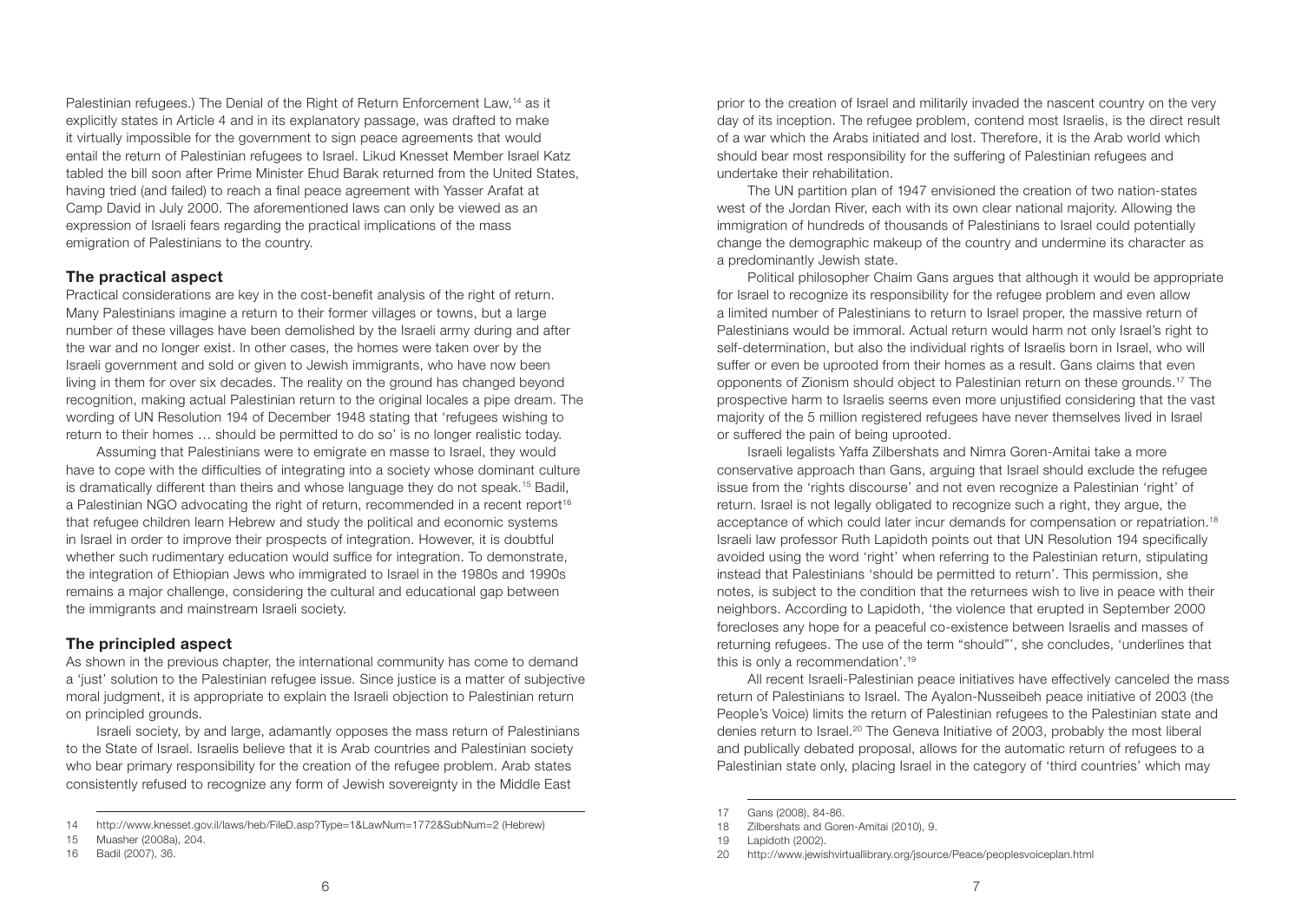use their sovereign discretion in accepting refugees.21 Klein states that the Geneva Initiative intentionally makes no reference to a Palestinian right of return, mentioning only that Palestinian emigration to Israel must be done with the latter's consent.22 The most recent drive, dubbed the Israeli Peace Initiative and framed as Israel's answer to the Arab Peace Initiative of 2002, advocates 'the return [of refugees] to Palestinian territory only (with symbolic and agreed upon exceptions)'.<sup>23</sup> These initiatives all express the principled objection of Israelis, even those on the left, to a mass return of Palestinians to Israel.

 However, on the fringes of Israeli society there are organizations that endorse the right of return and advocate its acceptance. The Israeli NGO Zochrot (Hebrew for 'Remembering') 'seeks to raise public awareness of the Palestinian Nakba, especially among Jews in Israel, who bear a special responsibility to remember and amend the legacy of 1948'. 24 Zochrot conducts tours of abandoned Palestinian villages in Israel and collects oral testimonies and photographs from displaced Palestinians. It has recently conducted a 'counter-mapping' workshop examining the feasibility of return, using the abandoned village of Miska near Tulkarm as a case study.25

In summary, Israel refuses the Palestinian right of return on both practical and principled grounds. As will be demonstrated in the following chapter, Palestinians wishing to return to Israel have shown no inclination to integrate politically or culturally into Israeli society, strengthening Israeli fears that the true intention behind the political endorsement of 'return' is the undoing of Israel as a sovereign Jewish state.

*"Our demand is not merely the recognition of a right of return, but allowing deportees the possibility to practically return to their land,"* Member of Knesset Jamal Zahalqa (Al-Jazeera TV report, April 27, 2012)

*"We are only guests on Palestinian Authority Soil"* Amjad, 40, a Palestinian refugee living in the Askar Refugee Camp, near Nablus (Telephone interview, December 25, 2011)

The Palestinian position on the return of refugees can also be analyzed through the three prisms examined in the Israeli case: namely, the legal, practical and moral perspectives.

#### **The legal aspect**

Just like Israel, Palestinian institutions have also passed laws and resolutions tying the hands of the leadership and disabling any negotiated compromise on the effective return of Palestinian refugees.

The 2008 Right of Return of Palestinian Refugees Law26 passed by the Palestinian Legislative Council states that the right of Palestinian refugees to return to their homes and belongings and receive compensation for their suffering is a 'permanent and holy right which is inalienable and non-negotiable'. In Article 3, the law defines this right as 'individual and collective … passing down from father to son and not dissipating with the passage of time or the signing of any agreement'. Article 5 of the law bans the 'repatriation' or 'deportation' of Palestinians as an alternative to the right of return, while Article 6 defines any violation of the law as 'grand treason'. This position is echoed by the Negotiations Affairs Department of the PLO, which places the right of return as an 'inalienable and national right' alongside the right to Palestinian self-determination.27

#### **The practical aspect**

In many debates on the issue, it is argued that Israel's recognition of the principle of Palestinian return would not necessarily entail the actual return of masses of Palestinian refugees. This claim, however, has little to base itself on in reality. Firstly, no comprehensive research has been done in recent years to gauge the willingness of Palestinians to stay or return to their host countries. The most recent Palestinian

<sup>21</sup> <http://www.geneva-accord.org/mainmenu/summary>

<sup>22</sup> Klein (2006), 39.

<sup>23</sup> <http://israelipeaceinitiative.com/israeli-peace-initiative-english/summary/>

<sup>24</sup> <http://www.zochrot.org/en/top/%D7%A9%D7%99%D7%91%D7%94>

<sup>25</sup> <http://www.zochrot.org/en/content/counter-mapping-return>

<sup>26</sup> [http://www.dft.gov.ps/index.php?option=com\\_dataentry&pid=8&Itemid=27&des\\_id=1063](http://www.dft.gov.ps/index.php?option=com_dataentry&pid=8&Itemid=27&des_id=1063) (Arabic)

<sup>27</sup> http://www.nad-plo.org/userfiles/file/FAQ/Refugees\_FAQ\_Fact%20Sheet\_May2011.pdf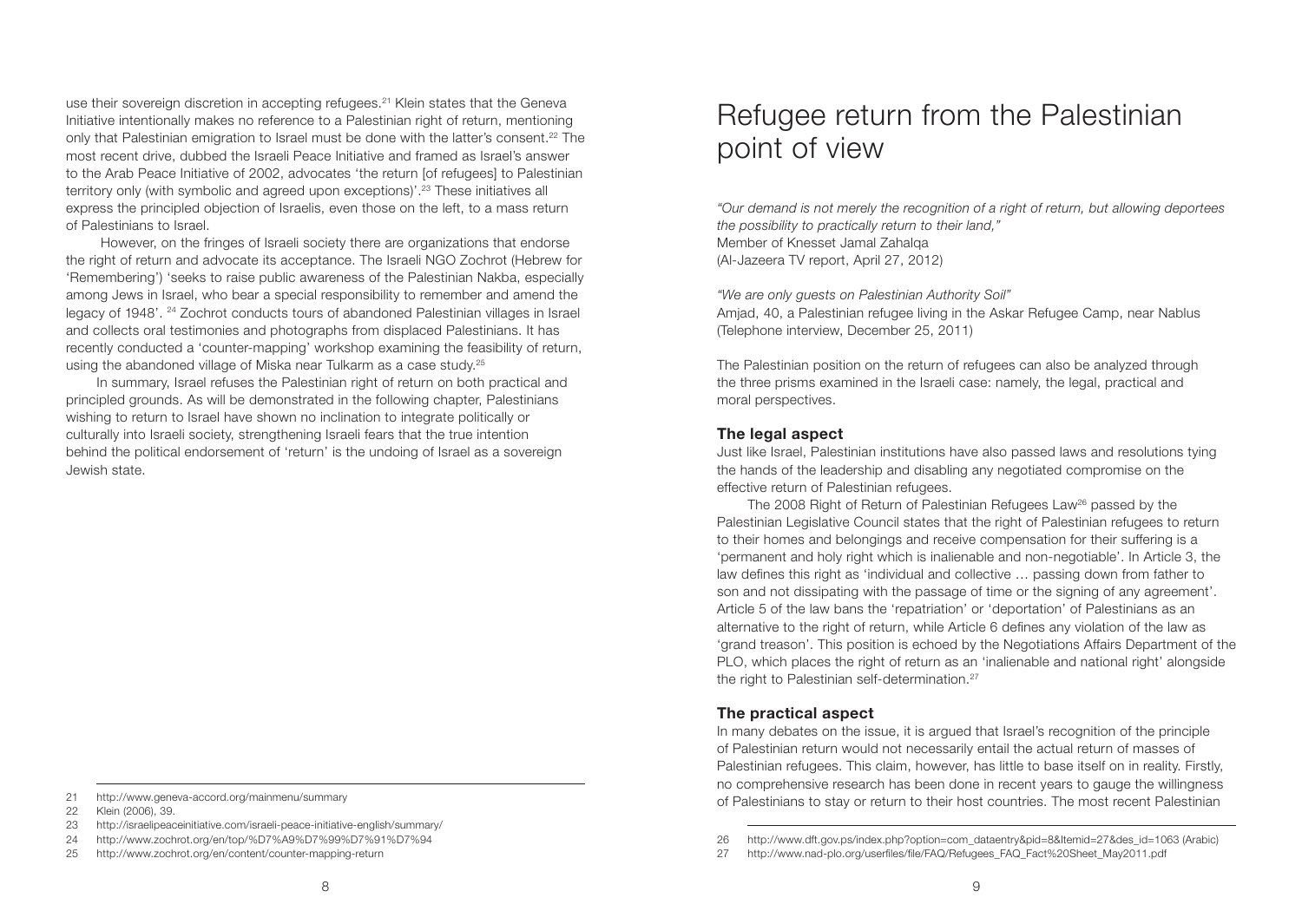research on the matter was carried out in 2002, and only questioned a sample of UNRWA-registered refugees. It did not address the 1.5 million estimated refugees not registered with UNRWA (including those living in countries outside UNRWA's scope of activity) nor the estimated 350,000 internally displaced refugees inside Israel.

The United Nations maintains two agencies that deal with refugees, both established in 1950: UNHCR and UNRWA. The United Nations High Commissioner for Refugees (UNHCR) deals with the world's refugee population of 10.5 million, with the exclusion of Palestinian refugees. By de-emphasizing the political identity of refugees, UNHCR strives to eliminate their refugee status on a humanitarian basis through repatriation (where possible), local integration in host countries, or resettlement in third countries.

The role of the United Nations Relief and Works Agency (UNRWA), mandated to deal exclusively with Palestinian refugees, is markedly different. Palestinian refugees were intentionally excluded from the 1951 Convention relating to the Status of Refugees in order to politicize their plight.28 UNRWA does not seek to repatriate or integrate Palestinian refugees, but merely provides them with basic services usually provided by the state: education, health, employment, infrastructures and financial assistance. By doing so, UNRWA indefinitely perpetuates their refugee status, exempting the host countries (including the Palestinian Authority, in charge of refugee camps in the West Bank) from responsibility for their wellbeing. By maintaining the Palestinian refugees on the verge of existence and refusing to advocate a permanent solution to their plight, UNRWA's mission, I argue, is manifestly an anti-humanitarian one. To use a trite image, while UNHCR strives to give its refugees fishing rods, UNRWA is busy distributing fish.

The treatment of UNRWA-registered Palestinian refugees varies greatly from one host country to another. The Arab League's Protocol on the Treatment of Palestinian Refugees (the Casablanca Protocol)<sup>29</sup> of 1965 remains the sole official document regulating the treatment of Palestinian refugees in Arab countries. The signatories of the Casablanca Protocol committed to providing employment and travel documents to refugees residing in their territory. However, as Bitar points out, host countries often fail to provide basic rights to Palestinian refugees within their territory. 'The discrepancy between … the Protocol and the actual practice of host states is striking', he writes.<sup>30</sup> In the following, I will briefly outline the status of refugees in the five fields of UNRWA's operation.

#### **Jordan**

With the largest population of Palestinian refugees of all host countries, Jordan has best integrated its refugee population. Palestinians have risen to positions of prominence in business and politics: former Foreign Minister Marwan al-Muasher is the son of a refugee from Jaffa and Queen Rania is a Palestinian whose family

originates from Tulkarm, to mention but two names. Jordan extended its citizenship to local Palestinians with the annexation of the West Bank in 1950. With the exception of 140,000 Gazan Palestinians who reside in Jordan, all of Jordan's more than 2 million registered refugees are full Jordanian citizens. Seventeen percent, or 346,000 refugees, still live in ten official and three unofficial refugee camps, where UNRWA runs 172 schools educating 120,000 pupils. It also operates twenty-four primary health care centers providing medical services to over 2.3 million patients a year. Fears of Jordan becoming 'the Palestinian State' have caused the Jordanian government to limit the citizenship of West Bank Palestinians living in Jordan and even revoke their citizenship if they fail to supply proof of their continuous ties to the West Bank<sup>31</sup>

#### **Syria**

Palestinian refugees in Syria number 496,000, living in nine official and three unofficial refugee camps. Palestinians have not received Syrian citizenship, but according to UNRWA they enjoy the same rights and privileges as Syrian citizens.32 Palestinians living in Syria can travel to and from the country using Syrian travel documents (laissez-passer). They do not require work permits, they may work in government, and they must undertake compulsory military service. However, Palestinians are not allowed to own farmland in the country and up until 1968 they were not allowed to own any property at all.<sup>33</sup> The bombardment of the A-Ramel refugee camp in Latakia by the Syrian Army in August 2011 during the popular uprising against the regime of Bashar Assad caused the flight of at least 5,000 inhabitants.34 Although it is unclear whether Palestinians were singled out in the attack, this event demonstrates the precarious condition of Palestinian refugees, often worst affected by political upheavals.

#### **Lebanon**

The situation of Palestinians in Lebanon is considerably worse than that of their counterparts in other host countries. Lebanon has never extended citizenship to its 455,000 registered Palestinian refugees, who live in twelve refugee camps and comprise 10 per cent of the country's population. Palestinians in Lebanon are denied access to almost all public services including health care, education and the job market. Lebanon's Employment Law was amended in 2010 to allow Palestinians more access to the job market, but they still cannot work as engineers, doctors, lawyers, or accountants and are denied the right to fixed-term contracts.35 Palestinians living in Lebanon are therefore entirely dependent on

<sup>28</sup> Bitar (2008), 13.

<sup>29</sup> <http://unispal.un.org/UNISPAL.NSF/0/E373EB5C166347AE85256E36006948BA>

<sup>30</sup> Bitar (2008), 17.

<sup>31</sup> Miller (2010).

<sup>32</sup> <http://www.unrwa.org/etemplate.php?id=55>

<sup>33</sup> [http://www.forcedmigration.org/research-resources/expert-guides/palestinian-refugees-in-syria/](http://www.forcedmigration.org/research-resources/expert-guides/palestinian-refugees-in-syria/fmo017.pdf) [fmo017.pdf](http://www.forcedmigration.org/research-resources/expert-guides/palestinian-refugees-in-syria/fmo017.pdf) 

<sup>34</sup> 'Syria Assault on Latakia drives 5,000 Palestinians from Refugee Camp', *The Guardian*, 15 August 2011 <http://www.guardian.co.uk/world/2011/aug/15/syria-palestinians-latakia-assault>

<sup>35</sup> Alabaster (2011).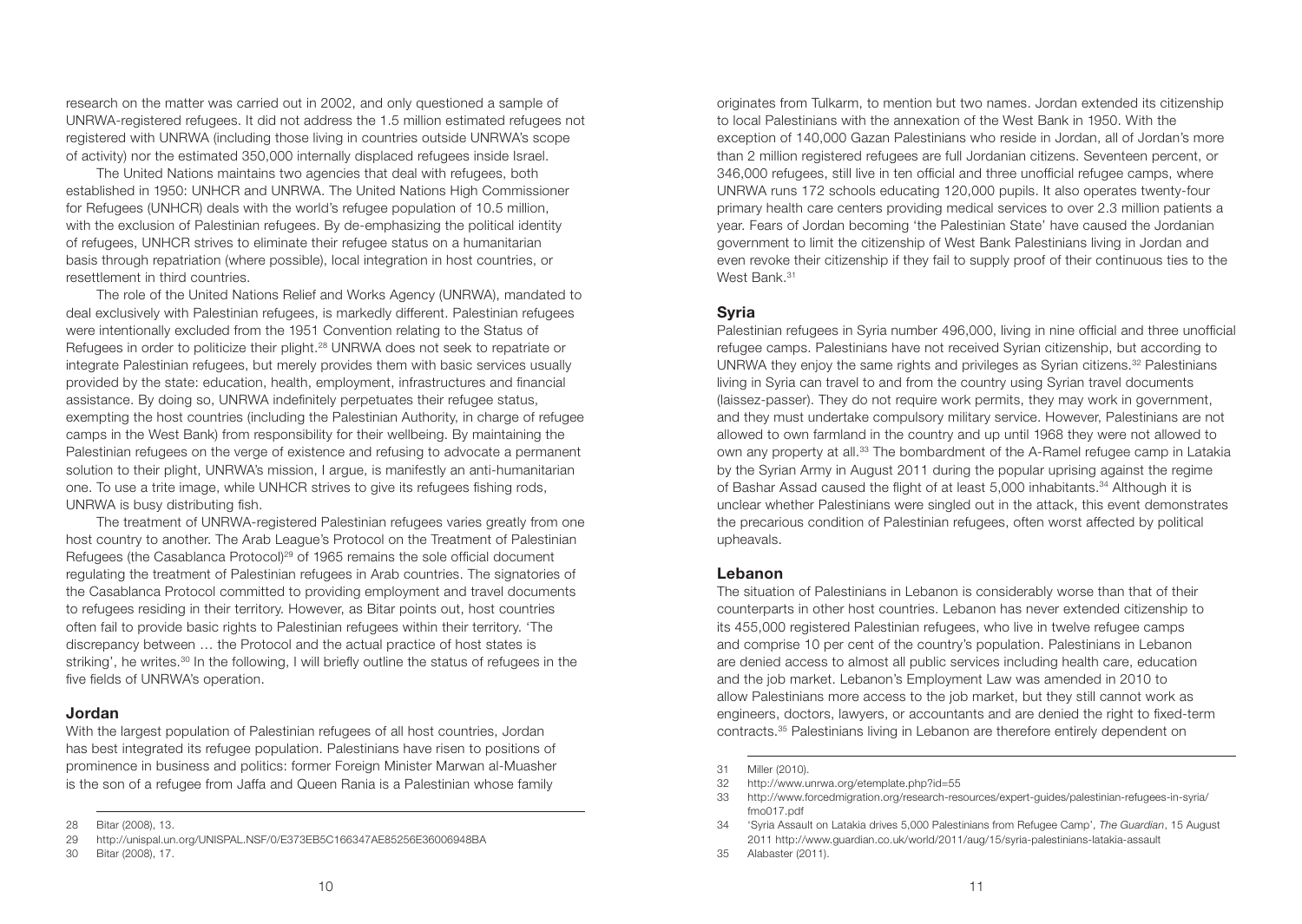UNRWA for their basic needs. As Marwan Al-Muasher notes, Lebanon understands Resolution 194 to mean the full return to Israel of all Palestinian refugees in Lebanon, since Lebanese argue that the refugees would disrupt the delicate sectarian balance in the country.36 This view was recently reiterated by Palestinian Social Affairs Minister Majeda Al-Masri, who told a leading Lebanese daily that Palestinian refugees 'are only temporarily in Lebanon, and they will definitely return to their homeland'.37

#### **Gaza**

Out of a total population of 1.5 million, 1.1 million Gazans are registered refugees. The Gaza Strip contains eight refugee camps, and with 11,000 employees UNRWA is a major employer in the poverty-stricken Strip. UNRWA's liberal school curriculum coupled by recent cuts in funding have hardened local attitudes towards UNRWA. UNRWA schools, once renowned for their excellent educational standard, reported a sharp decline in academic achievements in Gaza in 2007.<sup>38</sup> In 2010, Israel authorized the issuing of four submachine guns to UNRWA's Gaza office at the behest of director John Ging, who said that the handguns used by his security team were insufficient for protection against Hamas militants.39 UNRWA was forced to shut down its Gaza offices in July 2011 after local residents blockaded the entrance to its building, protesting budgetary cuts. A grassroots group calling itself UNRWA Watch was created in Gaza in August 2011 to monitor the organization's work and protest service reductions.<sup>40</sup>

#### **The West Bank/Palestinian Authority**

Approximately one-quarter of the 770,000 registered refugees in the West Bank live in refugee camps. Out of nineteen refugee camps in the West Bank, thirteen are under the exclusive control of the Palestinian Authority. The treatment of refugees in PA territories is particularly illuminating, as these territories are destined to become the core of the Palestinian state in a future peace agreement with Israel. The Palestinian Authority did not settle for a limited Palestinian State (established, as they stress, on only 22 per cent of 'historic Palestine') as the unique national homeland of the Palestinian people in the same way that Israel views itself as a national homeland for the Jews. Palestinians still view all of mandatory Palestine, including areas which were allocated to Israel, as their homeland.

This position was articulated by the Palestinian leadership in its rejection of the aforementioned Clinton Parameters of December 2000. When rejecting the Parameters, the Palestinians told Clinton that they could not define Israel as 'the homeland of the Jewish people' just as they could not accept the definition of the Palestinian state as 'a homeland for the Palestinian people'.41 In his meeting

- 40 Miller (2011).
- 41 Qurie (2008), 290.

The creation of the Palestinian Authority in 1995 did not significantly change the lives of refugees living in the West Bank or Gaza. Refugee camps were not dismantled and UNRWA was left to care for registered refugees, to the financial benefit of both Israel and the nascent PA. The municipality of Nablus, for instance, does not want to provide electricity to the Balata refugee camp, the largest in the West Bank, even though it is located within its municipal borders. Residents of refugee camps in the West Bank cannot take part in municipal elections.<sup>43</sup> In short, refugees living within the Palestinian Territories are still considered outsiders, often relegated to the status of second-class citizens.

Not only will the future Palestinian state not grant citizenship to emigrating Palestinians from the Diaspora, stated the Palestinian representative in Lebanon in a recent interview, but it will not extend it even to refugees who have already been living in the West Bank for over sixty years.44 Meanwhile, the Department of Refugee Affairs of the PLO, the official international representative of the Palestinian people, continues to insist that the issue of the Palestinian refugees is undivided 'both within the homeland and the Diaspora', a reference to the fact that refugees in Palestine are viewed by the PLO no differently than their counterparts elsewhere in the world.<sup>45</sup>

According to the Palestinian Negotiations Affairs Department, the actual number of Palestinian refugees today is more than 7 million, much higher than the UNRWA figure of 5 million.46 Palestinians are well aware of the significant difficulties in repatriating millions of refugees in Israel. They therefore exert significant academic and research efforts in finding practical solutions for repatriation.

A plethora of NGOs and research centers were established before and especially during the Oslo process years in order to keep the refugee issue alive on the international agenda. The Palestinian NGO Badil, founded in 1988 in Bethlehem, supplies the main body of information and advocacy on refugee issues within the Palestinian Territories. The organization issues a quarterly magazine in English, *Al-Majdal*, and an Arabic publication titled *Haq Al-Awda* (the right of return). In its 2005 Autumn edition titled 'Restitution: Making Return a Reality', *Al-Majdal* offers a series of articles dealing with the practicalities of return. Its introduction begins thus:

*When Palestinian refugees and internally displaced talk about the right of return they speak about return to a specific place – a village, a piece of land and a* 

<sup>36</sup> Muasher (2008a), 122.

<sup>37</sup> Slemrod (2011b).

<sup>38</sup> Lindsay (2009), 6.

<sup>39</sup> Levinson (2011).

<sup>42</sup> Bregman (2005), 146

<sup>43</sup> Hanafi (2005), 193.

<sup>44</sup> Slemrod (2011a).

<sup>45</sup> 'Document of Return', a million-signature campaign initiated by the PLO Department of Refugee Affairs:<http://lajea.plord.ps/index.php> (Arabic)

<sup>46</sup> PLO Negotiations Affairs Department, *Palestinian Refugees*: [http://www.nad-plo.org/userfiles/file/](http://www.nad-plo.org/userfiles/file/FAQ/Refugees_FAQ_Fact%20Sheet_May2011.pdf) FAQ/Refugees\_FAQ\_Fact%20Sheet\_May2011.pdf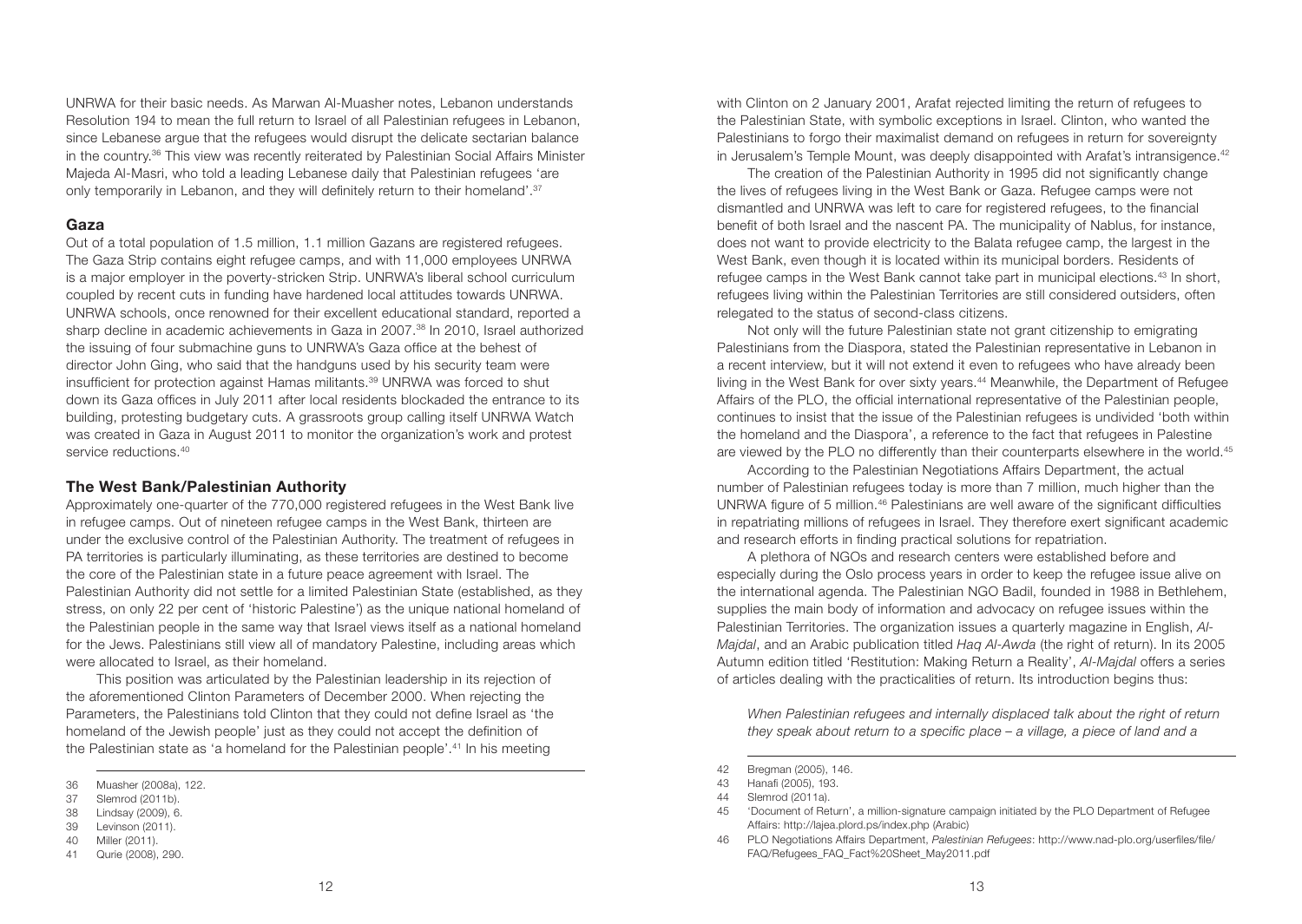*home. No one really knows how many refugees would choose to return if given the chance to do so. There are simply too many factors to consider. But like refugees from Guatemala, Bosnia, Kosovo and elsewhere, displaced Palestinians that wish to return to homes, lands and properties should be allowed to do so.*<sup>47</sup>

A host of pro-return NGOs are active in the Palestinian territories, Israel, Europe and the United States, continuing to perpetuate return as a right and a realistic option. One such organization, the Nazareth-based Association to Defend the Rights of Refugees, demonstrated this year that the question of return was shared by Palestinian citizens of Israel, as well as their brethren in exile. On Israel's 64th Independence Day in 2012, the NGO organized an annual march to the abandoned Palestinian villages of Umqa and Kweikat near the Israeli city of Akko (Acre). Thousands of Palestinian Israelis marched to the ruined villages carrying Palestinian flags and chanting slogans such as 'our revolution is the revolution of man, the refugee will not be denigrated' and 'the right of return will not be lost, even if a baby cries'.48 Awni Touma, a member of the Follow-Up Committee for Arab Citizens of Israel, declared at the event that 'the return of the refugees is the heart of the Palestinian question, and Palestine will not know calm unless they return to their homes'. Ahmad Sheikh Muhammad, chairman of the NGO's board, said that his organization was planning to move from 'fighting to fortify a national identity' to 'actual fighting on the ground to return internally displaced 1948 refugees to their villages destroyed since the Nakba'.49

To summarize, far from a theoretical question of historic rights, the question of Palestinian refugee return to Israel is treated by many Palestinians as a practical issue with practical solutions. Claims that Palestinians are willing to relegate return to the realm of theory, accept a limited rather than absolute return, or forgo the issue completely, have little evidence in current Palestinian discourse.

#### **The principled aspect**

The Palestinian view of the refugee issue is, to a great extent, the mirror image of the Israeli one. For most Palestinians, the flight of refugees in 1948 was caused by a premeditated, forced expulsion of civilians by the Israeli military as part of a strategy of ethnically cleansing the land of its Palestinian inhabitants. It is therefore Israel, not the Arab states, that is solely culpable for the refugees' plight and hence solely responsible for their repatriation and compensation.50

For refugees, returning to their homes is more about rectifying a historic wrong than integrating into Israeli society. According to a survey conducted in 2003 by Dr.

49 *Ibid.*

Khalil Shikaki of the Palestinian Center for Policy and Survey Research (PSR) among refugees in Lebanon, Jordan and the Palestinian Territories, only a limited proportion of refugees wish to actually emigrate to Israel. The most comprehensive poll of Palestinian refugee opinions conducted in recent years, the poll shows that only 10 per cent of the 4,500 refugees questioned wish to return to Israel proper, with or without receiving Israeli citizenship. However, approximately 80 per cent of the respondents said that 'under no circumstances' would they accept 'to live in peace, security and reconciliation' with Israeli Jews, as prescribed by UN Resolution 194. Of the refugees who opted to return to Israel, only 1-3 per cent (depending on their host country) said they would take Israeli citizenship. A majority of those who chose Israel as their preferred option said they would refuse to return if Israeli citizenship were imposed on them.<sup>51</sup> Interestingly, approximately two-thirds of the sample group agreed 'to postpone the refugee issue for several years' if they would be allowed to inhabit evacuated settler homes in the West Bank, and 68.5 per cent of refugees in the West Bank and Gaza said the refugee issue could be postponed if homes and infrastructures in the camps would be refurbished.

Amjad Rfaie, a 40-year-old resident of the Askar refugee camp near Nablus, justifies the non-participation of refugees in municipal elections by saying that despite being Palestinian by nationality, refugees are 'guests' on PA soil.<sup>52</sup> According to Rfaie, the refusal to settle into the PA stems primarily from the refugees themselves. He argues that residents of his camp would refuse the building of a PA-run school since that would be considered tawtin (naturalisation) which they refuse to undergo. He added that any attempt to relocate the refugee camp or build permanent dwellings for refugees would run up against adamant opposition by residents.<sup>53</sup>

Palestinian voices renouncing the right of return are few and far between. Using moral argumentation, Palestinian politician and academic Sari Nusseibeh frames the dilemma as a clash between personal rights and the public good. He claims that the collective benefit of Palestinians – manifested in an independent Palestinian State – negates and overrides the individual right of Palestinians to return. Nusseibeh recognises that a full implementation of the right of return would preclude a negotiated and agreed-upon two-state solution, which would in turn prevent even a 'partial, watered down' actual return from materialising. A Palestinian political unit, he argues, means de-emphasising the individual Palestinian's right to return to Israel.54 Fatah members Kadourah Fares and Muhammad Khurani proposed in 2003 that Israel allocate additional territory beyond the land swap between Israel and the Palestinians as compensation for the Palestinian need to forgo the right of return.55

<sup>47</sup> http://www.badil.org/en/al-majdal/itemlist/category/34-issue27

<sup>48</sup> Awawdeh, Wadi'. "1948 Palestinians commemorate Nakba and insist on return," *Al-Jazeera*, April27, 2012 (Arabic) [http://www.aljazeera.net/news/pages/3b52966c-20f0-4af0-a3fb-](http://www.aljazeera.net/news/pages/3b52966c-20f0-4af0-a3fb-3f3ca565f2dd?GoogleStatID=21)[3f3ca565f2dd?GoogleStatID=21](http://www.aljazeera.net/news/pages/3b52966c-20f0-4af0-a3fb-3f3ca565f2dd?GoogleStatID=21) 

<sup>50</sup> Badil, *Q&A: What you need to know about Palestinian refugees and internally displaced persons* <http://www.badil.org/en/documents/category/35-publications?download=883%3Aq-a-en>

<sup>51</sup> PSR Polls among Palestinian Refugees, January-June 2003: [http://www.pcpsr.org/survey/](http://www.pcpsr.org/survey/polls/2003/reftable1.html) [polls/2003/reftable1.html](http://www.pcpsr.org/survey/polls/2003/reftable1.html)

<sup>52</sup> Telephone conversation with Amjad Rfaie, 25 December 2011.

<sup>53</sup> *Ibid.*

<sup>54</sup> Nusseibeh (2011), 141.

<sup>55</sup> Klein (2006), 53.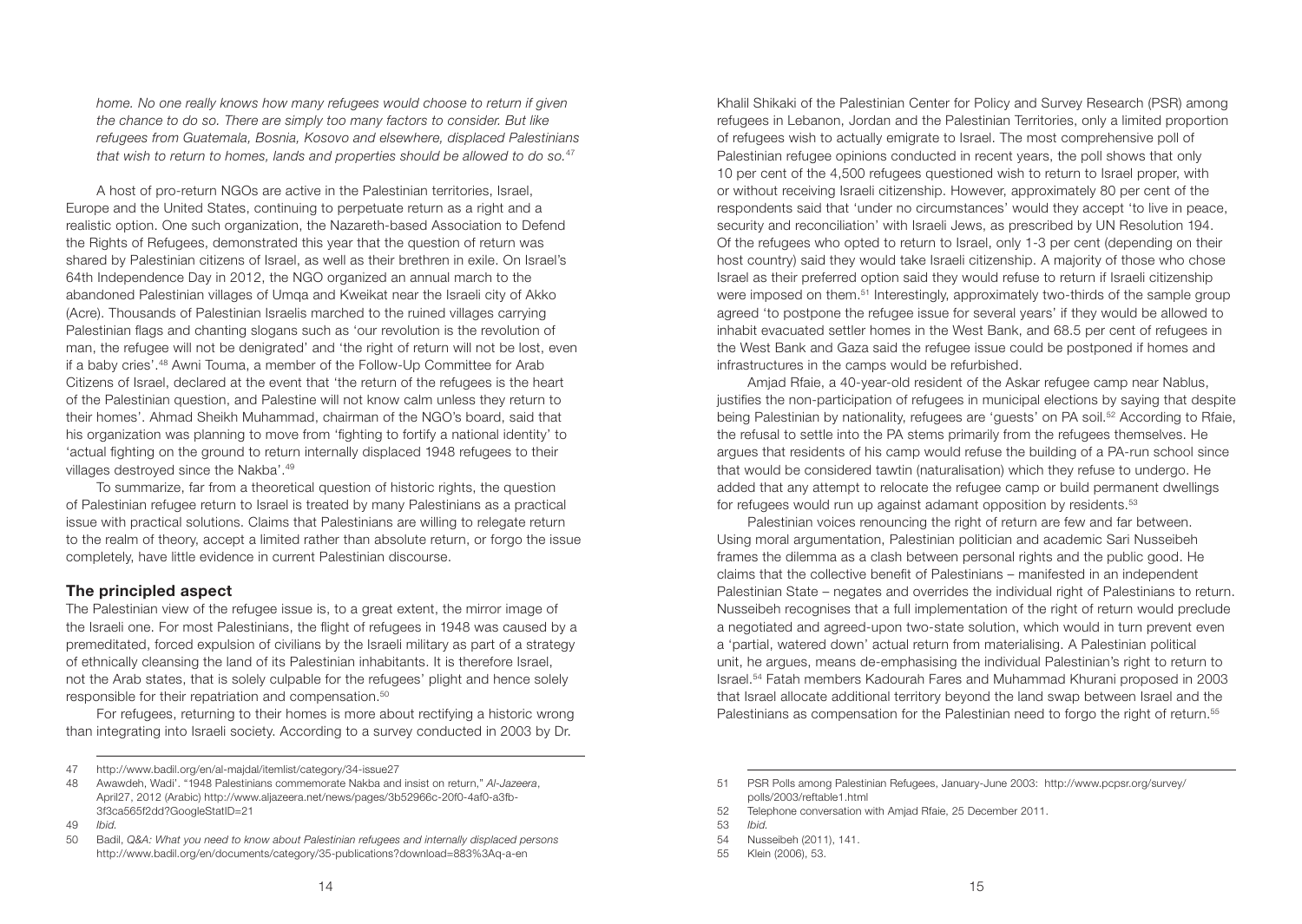End of conflict, no finality of claims

**Given** the analysis presented above, it is difficult to envisage a political<br>compromise that can bridge the gap between Israel and the Palestini<br>on the refugee question. In its negotiations, Israel has always insisted<br>rec compromise that can bridge the gap between Israel and the Palestinians on the refugee question. In its negotiations, Israel has always insisted on receiving two guarantees from its partners as part of a permanent status agreement: finality of claims (FOC) and end of conflict.<sup>56</sup> Finality of claims means addressing all outstanding issues within the agreement, whereby no further claims (beyond those included in the agreement itself) are raised at a later stage. End of conflict is a more ambiguous term, referring to the elimination of hostilities between Israel and the Palestinians, defined in the Oslo Accord's Declaration of Principles of September 1993 as a 'state of conflict'.57 In the Camp David summit of 2000, Israeli Prime Minister Ehud Barak conditioned the signing of a permanent status agreement on Palestinian finality of claims.<sup>58</sup>

But as was shown above, Israel will not be able to attain finality to the Palestinian claim of return (as Israel dubs it) as long as the right is not implemented in practice. In a rare public statement, former head of Israel's internal intelligence service Shabak, Yuval Diskin, said he did not believe Israel could realize a complete end of conflict with the Palestinians. But this, he added, does not preclude the possibility of a deal with the Palestinian leadership:

*As to those who think we can reach peace with a complete end of conflict for the next 1000-2000 years – I believe they're living in dream-land. I don't believe it. If this is the attitude towards the Israeli-Palestinian conflict, it has no solution … there is no such thing as 'end of conflict,' certainly not a conflict so deep between people, between religions … therefore I suggest erasing the term from our lexicon, and saying 'we do not live in a perfect world, let's try – within the confines and through realpolitik – to reach the best deal we can' … the State of Israel should aspire to a multi-year settlement on the basis of two states for two peoples with maximum security for the State of Israel in the long-run, but with no illusions about end of conflict.*<sup>59</sup>

Although Diskin's statements did not deal directly with the refugee issue, they did reflect a growing perception among the Israeli leadership that the underlying animosity between Israel and the Palestinians cannot be solved at the negotiating table. Diskin did acknowledge, however, that the sides can reach a long-lasting agreement even without solving all outstanding issues. Former American ambassador

<sup>56</sup> <http://reut-institute.org/Publication.aspx?PublicationId=533>

<sup>57</sup> <http://reut-institute.org/en/Publication.aspx?PublicationId=1983>

<sup>58</sup> *Ibid.*

<sup>59</sup> [http://www.youtube.com/watch?v=iMs\\_\\_05sNoo&feature=player\\_embedded](http://www.youtube.com/watch?v=iMs__05sNoo&feature=player_embedded) (Hebrew)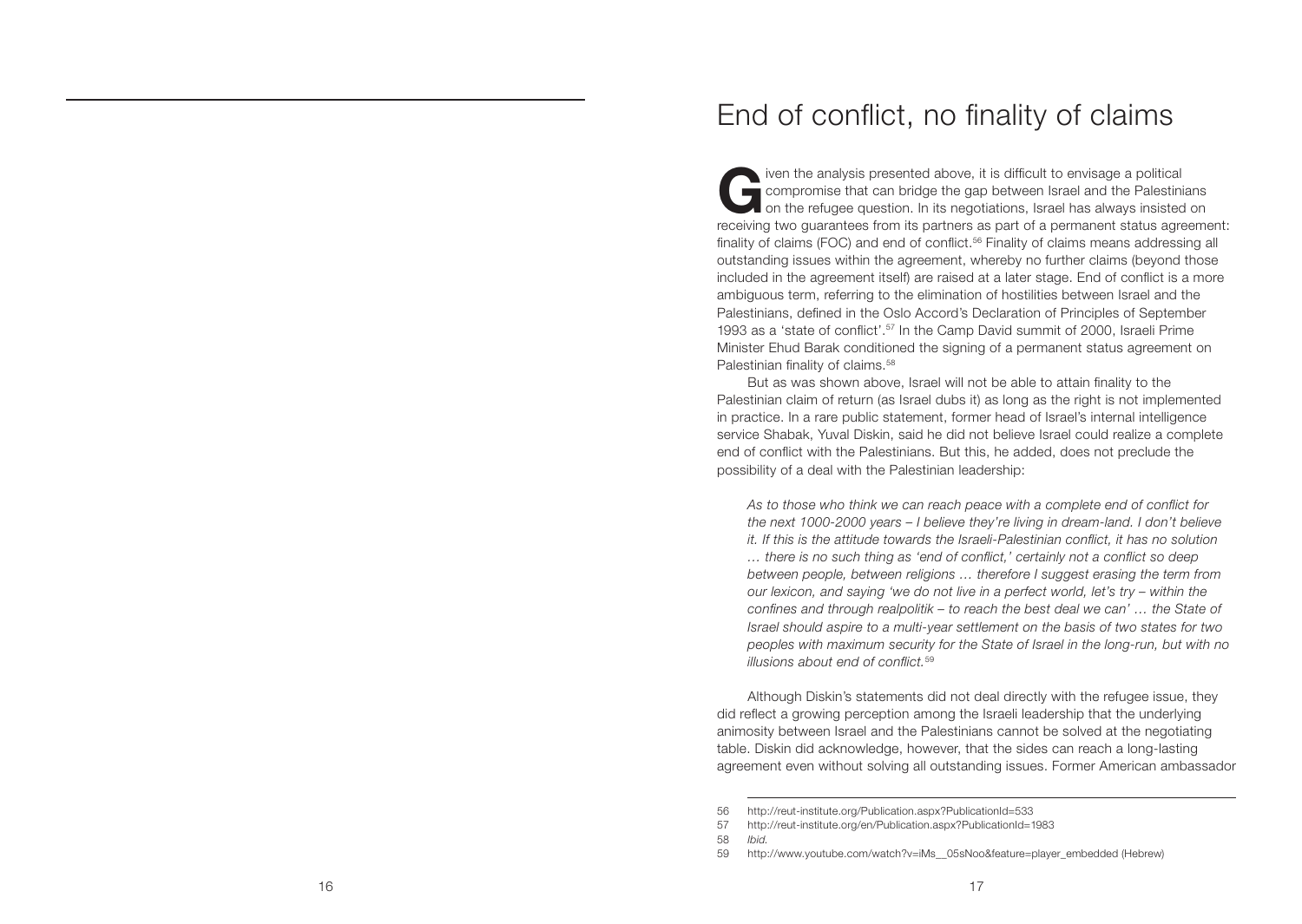to Israel Daniel Kurtzer noted the paradox in the Palestinian refugee issue: it is both a central issue and an intractable one. 'The refugees hold the key to this conflict's settlement', Kurtzer told *The Independent*, 'and nobody knows what to do with them' $60$ 

The Reut Institute, an Israeli think tank, has made the distinction between the Oslo paradigm, which it dubbed 'the package approach', and its own strategy, which it called 'the fragmentation and dilution approach'. The former views all contested issues and their solution as one package, whereas the latter proposes separating the issues into manageable 'packages', dealing with each individually through separate bi-lateral agreements and thereby diluting their historic potency. Reut essentially acknowledges the refugee issue as distinct from the borders issue, proposing to separate the two and and create a Palestinian state with no Israeli commitment to a right of return.<sup>61</sup>

While realizing there can be no realistic 'finality of claims', both sides can aspire, at least in the short and medium term, to 'end of conflict'. Issues such as land, water, security and even the fate of Jerusalem may be solved through negotiations, granting the Palestinians a sovereign state of their own. This paper suggests separating the Israeli 'Siamese twins' of 'finality of claims' and 'end of conflict' by forgoing the former for the sake of the latter. The international community should, therefore, substitute its empty demand for a 'just and agreed upon' resolution with a diplomatic drive to remove the issue from the negotiating table and focus on the solvable issues that remain.

## Conclusion

The refugee issue differs from other issues on the negotiating table. Firstly, it is the sole issue on the table that dates to the creation of Israel and the War of 1948, not the results of the 1967 War. As such, it touche it is the sole issue on the table that dates to the creation of Israel and the War of 1948, not the results of the 1967 War. As such, it touches on the very core of each nation's self-definition: how it envisions its own future and how it views the neighbour across the fence. American diplomat Dennis Ross has defined the Palestinian right of return as 'the animating belief of the Palestine Liberation Organization (PLO) and the Palestinian Diaspora throughout their history'.62 This is no exaggeration.

Most Western observers view the two-state solution as a somewhat symmetric expression of the national aspirations of Jewish Israelis and Palestinian Arabs. However, the notion of nationality is far from symmetric on the Israeli and Palestinian sides. The insistence of the Palestinians on a right of return to Israel proper casts doubt on the purpose of the Palestinian state. Israel, like many countries around the world, encourages the immigration of its ethnic and religious diaspora (namely, the Jews). The Palestinian Authority and the PLO have explicitly stated that the Palestinian state would not be the answer to the refugee issue, effectively discouraging them from returning to the Palestinian state. This attitude undermines the entire premise of the peace talks held between the sides since the early 1990s, the outcome of which was expected to be two nation-states living side by side in peace and security. However, the fact that Israelis and Palestinians view nationalism differently must not doom them to stay entangled forever.

The Palestinians can and should achieve their own nation-state, on part of the land they claim as their own. Israel and the international community must support the efforts to establish such a state, with the hope that it may become a viable destination for Palestinian refugees and their descendants. Such an outcome would be positive for both sides: it would grant Palestinians the pride of self-rule and allow them to govern their matters and express their culture autonomously, free of Israeli control. Israel, for its part, would be relieved of the political, economic and moral burden of maintaining a prolonged occupation and return to the fold of dignified Western nations.

60 Miller and Samuels (2009).

<sup>61</sup> Reut Institute, Fragmentation and Dilution Approach: [http://reut-institute.org/Publication.](http://reut-institute.org/Publication.aspx?PublicationId=352) [aspx?PublicationId=352](http://reut-institute.org/Publication.aspx?PublicationId=352)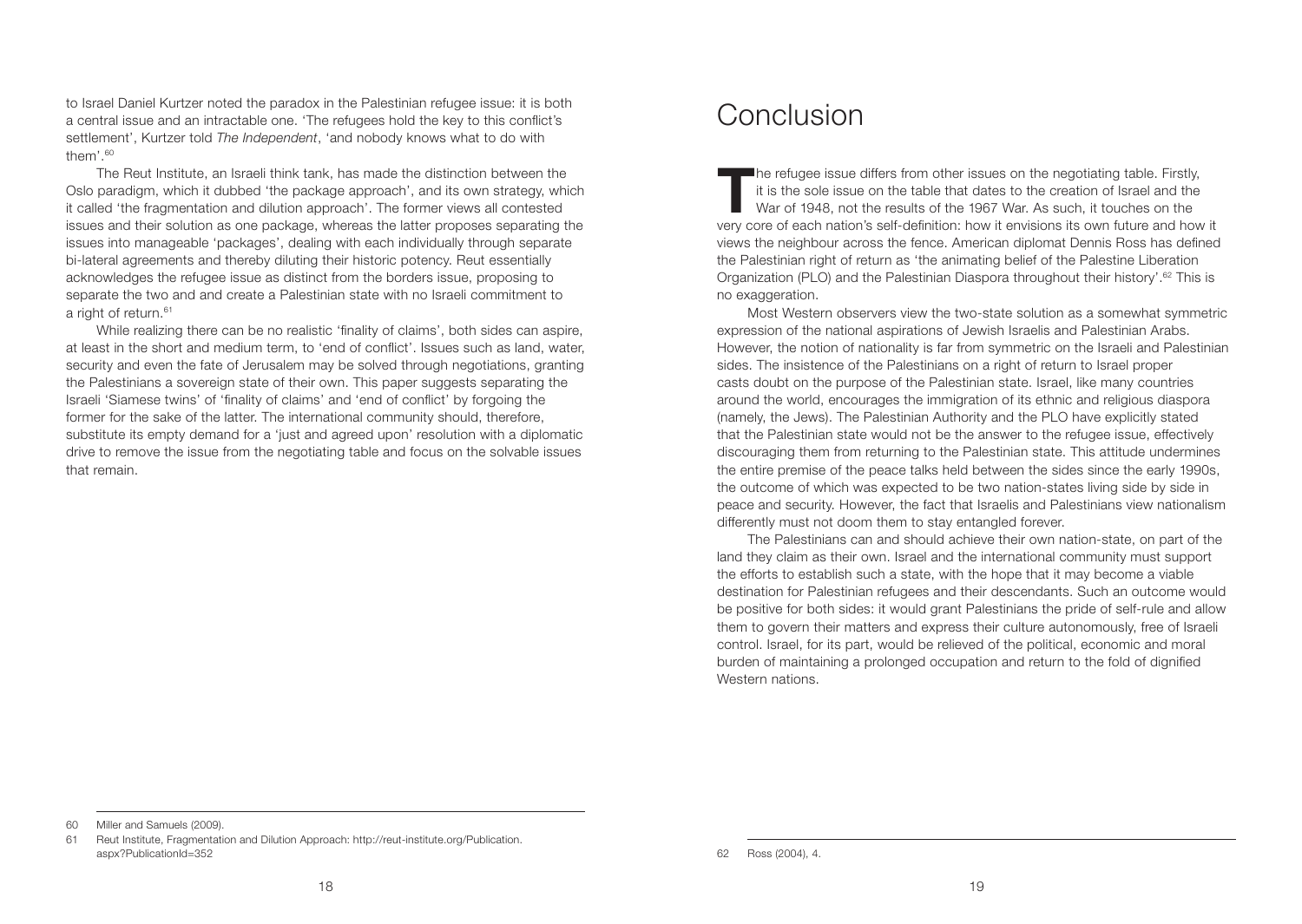### **Bibliography**

Alabaster, O. (2011) 'Palestinian Youth Pessimistic About Outcomes of Relief Projects', *The Daily Star Lebanon*, 12 December http://www.dailystar.com.lb/Article. aspx?id=156608#axzz1h4uNcHCM

Awawdeh, W. (2012) '1948 Palestinians commemorate Nakba and insist on return', *Al-Jazeera*, 27 April (Arabic) [http://www.](http://www.aljazeera.net/news/pages/3b52966c-20f0-4af0-a3fb-3f3ca565f2dd?GoogleStatID=21) [aljazeera.net/news/pages/3b52966c-20f0-](http://www.aljazeera.net/news/pages/3b52966c-20f0-4af0-a3fb-3f3ca565f2dd?GoogleStatID=21) [4af0-a3fb-3f3ca565f2dd?GoogleStatID=21](http://www.aljazeera.net/news/pages/3b52966c-20f0-4af0-a3fb-3f3ca565f2dd?GoogleStatID=21)

Badil (2007) "Palestinian Refugee Children: International Protection and Durable Solutions," *Badil Information and Discussion Brief no. 10*, January, [http://www.badil.org/ar/](http://www.badil.org/ar/documents/category/35-publications?download=100%3Arefugee-children-en&start=60) [documents/category/35-publications?downlo](http://www.badil.org/ar/documents/category/35-publications?download=100%3Arefugee-children-en&start=60) [ad=100%3Arefugee-children-en&start=60](http://www.badil.org/ar/documents/category/35-publications?download=100%3Arefugee-children-en&start=60)

Bitar, M. (2008) 'Unprotected Among Brothers: Palestinians in the Arab World', *RSC Working Paper No. 44*, Department of International Development: University of Oxford [http://reliefweb.](http://reliefweb.int/sites/reliefweb.int/files/resources/E6AD3B1899FF99AFC12573FD00491841-Full_Report.pdf) [int/sites/reliefweb.int/files/resources/](http://reliefweb.int/sites/reliefweb.int/files/resources/E6AD3B1899FF99AFC12573FD00491841-Full_Report.pdf) [E6AD3B1899FF99AFC12573FD00491841-](http://reliefweb.int/sites/reliefweb.int/files/resources/E6AD3B1899FF99AFC12573FD00491841-Full_Report.pdf) [Full\\_Report.pdf](http://reliefweb.int/sites/reliefweb.int/files/resources/E6AD3B1899FF99AFC12573FD00491841-Full_Report.pdf)

Bregman, A. (2005) *Elusive Peace: How the Holy Land Defeated America*, London: Penguin Books

Buehrig, E. (1971) *The UN and the Palestinian Refugees: A Study in Nonterritorial Administration*, Bloomington: Indiana University Press

Gans, C. (2008) *A Just Zionsim: On the Morality of the Jewish State*, New York: Oxford University Press

Hanafi, S. (2005) 'Finding a Just Solution for the Palestinian Refugee Problem – Toward an Extra-Territorial Nation State', in *Palestinian-Israeli Impasse: Exploring Alternative Solutions*  *to the Palestine-Israel Conflict*, edited by Dr. Mahdi Abdul Hadi, Jerusalem: PASSIA

Klein, M. (2006) *The Geneva Initiative – An Inside View*, Jerusalem: Carmel (Hebrew)

Lapidoth, R. (2002) *Legal Aspects of the Palestinian Refugee Question*, Jerusalem Center for Public Affairs [http://www.jcpa.org/](http://www.jcpa.org/jl/vp485.htm) [jl/vp485.htm](http://www.jcpa.org/jl/vp485.htm)

Levinson, C. (2011) 'UN Gaza Leaders Given Submachine Guns for Protection Against Hamas', *Haaretz*, 5 November [http://](http://www.haaretz.com/print-edition/news/un-gaza-leaders-given-submachine-guns-for-protection-against-hamas-1.322999) [www.haaretz.com/print-edition/news/un](http://www.haaretz.com/print-edition/news/un-gaza-leaders-given-submachine-guns-for-protection-against-hamas-1.322999)[gaza-leaders-given-submachine-guns-for](http://www.haaretz.com/print-edition/news/un-gaza-leaders-given-submachine-guns-for-protection-against-hamas-1.322999)[protection-against-hamas-1.322999](http://www.haaretz.com/print-edition/news/un-gaza-leaders-given-submachine-guns-for-protection-against-hamas-1.322999)

Lindsay, J. (2009) 'Fixing UNRWA: Repairing the UN's Troubled System of Aid to Palestinian Refugees', *The Washington Institute for Near East Policy, Policy Focus* #91 [http://](http://www.washingtoninstitute.org/pubPDFs/PolicyFocus91.pdf) [www.washingtoninstitute.org/pubPDFs/](http://www.washingtoninstitute.org/pubPDFs/PolicyFocus91.pdf) [PolicyFocus91.pdf](http://www.washingtoninstitute.org/pubPDFs/PolicyFocus91.pdf)

Miller, D. (2010) 'Palestinians in Jordan Anticipating End to Legal Limbo', *Jerusalem Post*, 27 October [http://www.jpost.com/](http://www.jpost.com/ArtsAndCulture/Entertainment/Article.aspx?id=192985) [ArtsAndCulture/Entertainment/Article.](http://www.jpost.com/ArtsAndCulture/Entertainment/Article.aspx?id=192985) [aspx?id=192985](http://www.jpost.com/ArtsAndCulture/Entertainment/Article.aspx?id=192985)

Miller, D. (2011) '"UNRWA Watch" Launches in Gaza', *Jerusalem Post*, 15 August [http://www.jpost.com/MiddleEast/Article.](http://www.jpost.com/MiddleEast/Article.aspx?id=233828) [aspx?id=233828](http://www.jpost.com/MiddleEast/Article.aspx?id=233828)

Miller, J. and D. Samuels (2009) 'No Way Home: The tragedy of the Palestinian diaspora', *The Independent*, 22 October [http://www.independent.co.uk/news/world/](http://www.independent.co.uk/news/world/middle-east/no-way-home-the-tragedy-of-the-palestinian-diaspora-1806790.html) [middle-east/no-way-home-the-tragedy-of](http://www.independent.co.uk/news/world/middle-east/no-way-home-the-tragedy-of-the-palestinian-diaspora-1806790.html)[the-palestinian-diaspora-1806790.html](http://www.independent.co.uk/news/world/middle-east/no-way-home-the-tragedy-of-the-palestinian-diaspora-1806790.html)

Morris, B. (2010) 1948: *A History of the First Arab-Israeli War*, Tel Aviv: Am Oved (Hebrew)

Muasher, M. (2008a) *The Arab Center: The Promise of Moderation*, New Haven: Yale University Press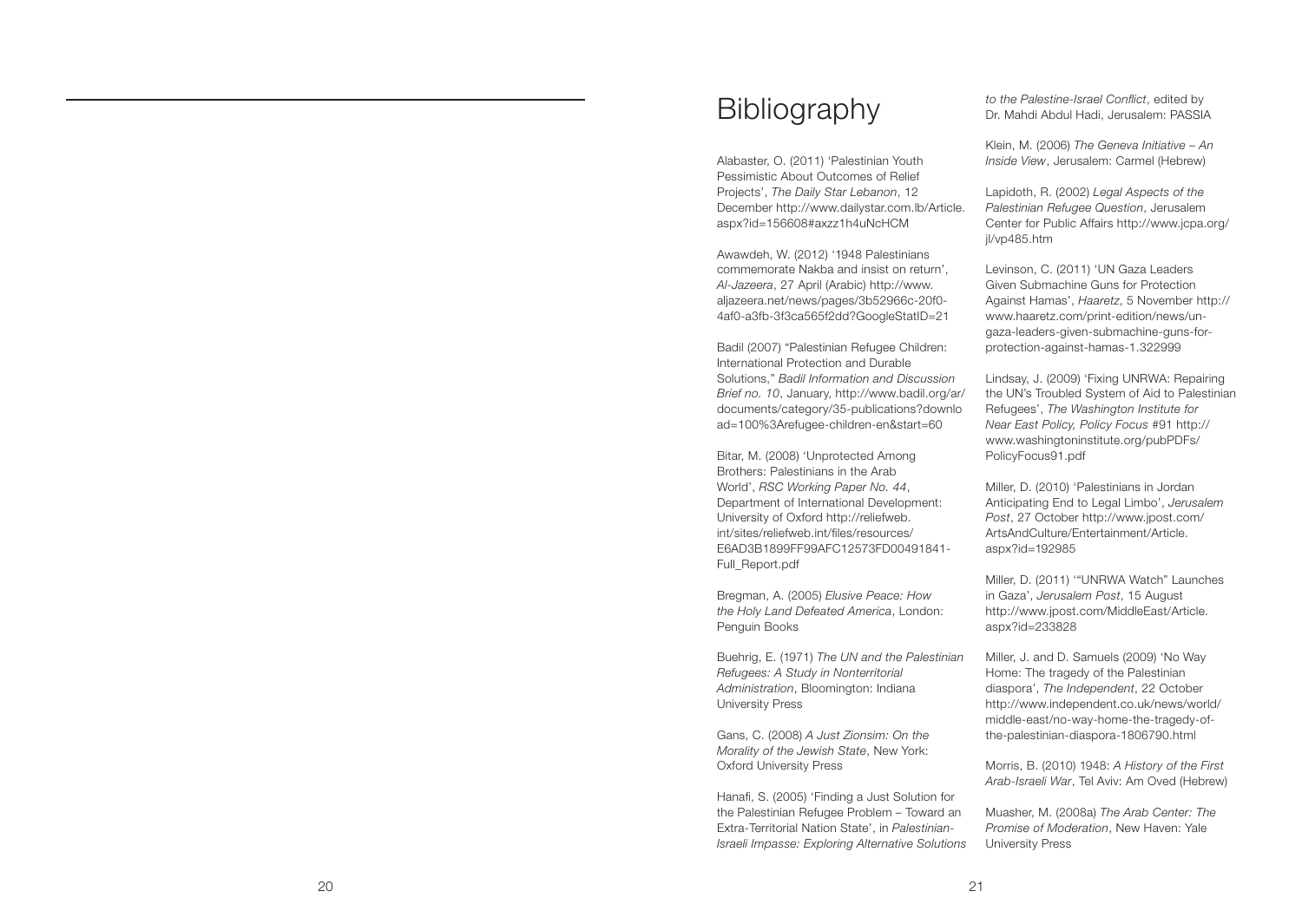Muasher, M. (2008b) 'The Arab Hand is Still Outstretched', *Haaretz*, 13 August 2008 (Hebrew) [http://www.haaretz.co.il/](http://www.haaretz.co.il/misc/1.1342599) [misc/1.1342599](http://www.haaretz.co.il/misc/1.1342599)

Nusseibeh, S. (2011) *What is a Palestinian State Worth?* Cambridge: Harvard University Press

Post, J. (2005) 'When Hatred is Bred in the Bone: Psycho-cultural Foundations of Contemporary Terrorism', *Political Psychology*, 26:4

Post, J., et al. (2003) 'The Terrorists in Their Own Words: Interviews with 35 Incarcerated Middle Eastern Terrorists', *Terrorism and Political Violence*, 15:1

Qurie, A. (2008) *Beyond Oslo, the Struggle for Palestine*, London: I.B. Tauris

Ross, D. (2004) *The Missing Peace: The Inside Story of the Fight for Middle East Peace*, New York: Farrar, Straus and Giroux

Slemrod, A. (2011a) 'Interview: Refugees Will Not be Citizens of New State', *The Daily Star Lebanon*, 15 September http://www.dailystar. com.lb/News/Politics/2011/Sep-15/148791 interview-refugees-will-not-be-citizens-ofnew-state.ashx#axzz1euQ7SyKc

Slemrod, A. (2011b) 'Palestine Statehood Won't Cancel Right of Return', *The Daily Star Lebanon*, 8 September http://www. dailystar.com.lb/News/Local-News/2011/ Sep-08/148218-interview-palestinestatehood-wont-cancel-right-of-return. ashx#axzz1euQ7SyKc

Zilbershats, Y. and Goren-Amitai, N. (2010) *Return of Palestinian Refugees to The State of Israel*, Jerusalem: Metzilah Center (Hebrew) [http://www.metzilah.org.il/webfiles/fck/File](http://www.metzilah.org.il/webfiles/fck/File/plitimshiva/plitim%20FINAL.pdf)  [plitimshiva/plitim%20FINAL.pdf](http://www.metzilah.org.il/webfiles/fck/File/plitimshiva/plitim%20FINAL.pdf)